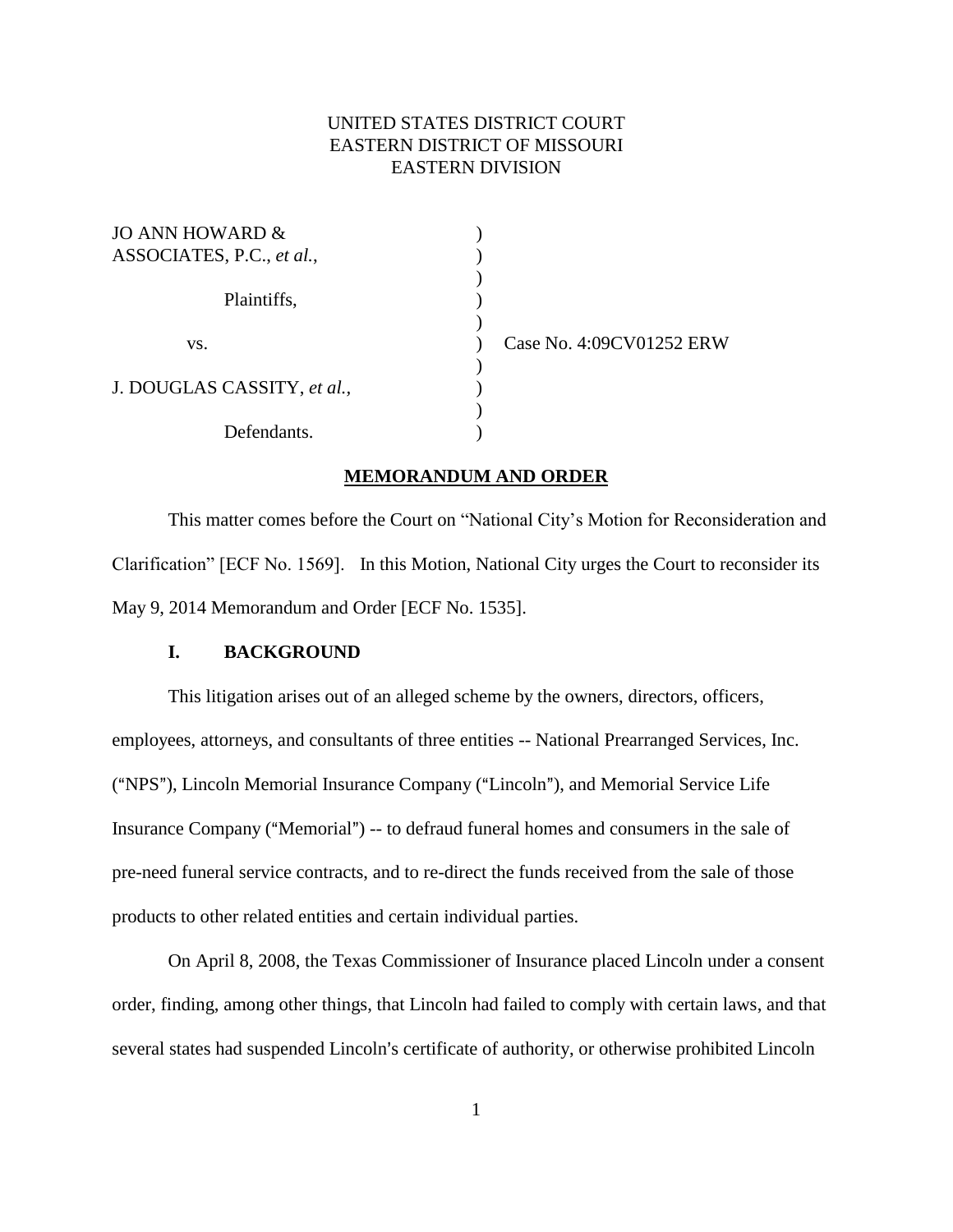from issuing policies within their borders. An arbitration proceeding arising out of a reinsurance agreement between Lincoln and Hannover Life Reassurance Company of America ("Hannover") began on April 14, 2008.

Hannover, who had reinsured some of Lincoln's insurance policies in exchange for premium payments, sought in excess of \$28 million for damages caused by Lincoln's misconduct. In response, Lincoln asserted Hannover wrongfully accused Lincoln of fraud and other deliberate misconduct, claimed the arbitration expenses had brought it to the brink of insolvency, and contended Hannover should pay Lincoln over \$50 million in compensatory damages. Lincoln also sought \$200 million in punitive damages on the basis of Hannover's "grotesque conduct" during the arbitration proceeding.

Several weeks after Lincoln was placed under the April 8, 2008 consent order, top Lincoln officials refused to testify in the Hannover arbitration. The arbitration hearing concluded on April 25, 2008, without any Lincoln witness testifying. The alleged scheme ultimately resulted in causing the Texas Department of Insurance to declare the Lincoln, NPS, and Memorial insolvent, and to petition for an order of rehabilitation in a Texas state court.

On May 13, 2008, Lincoln entered into a "Rule 11 Agreement" with the Texas Department of Insurance, consenting to receivership, an agreed Rehabilitation Order, and a permanent injunction. On May 14, 2008, the Texas Receivership Court entered its Order, appointing the Commissioner of Insurance for the State of Texas as Receiver for Rehabilitation  $("Rehabilitator")$ , finding Lincoln to be in a hazardous financial condition, and granting the Rehabilitator all title to Lincoln's property. The Texas Receivership Court issued an automatic stay under Texas Insurance Code  $\S$  443.008, and entered a permanent injunction that, among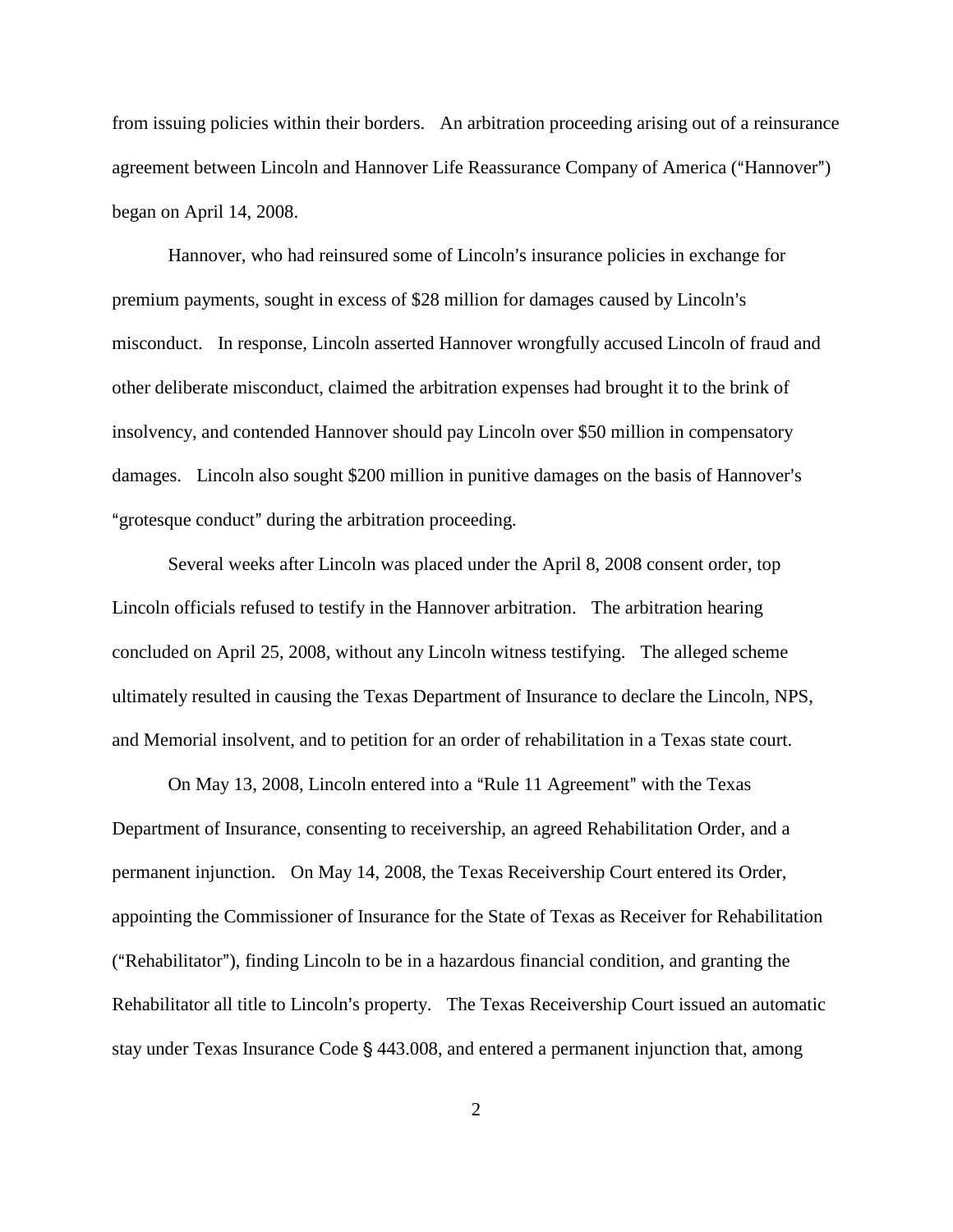other things, enjoined arbitration against Lincoln, and prohibited persons or any other legal entities from making any claim, charge or offset against the defendant entities, their property, or the Rehabilitator [ECF No. 925-8]. The Rehabilitator subsequently appointed Plaintiff Jo Ann Howard & Associates, P.C., to serve as the Special Deputy Receiver ("SDR") of NPS, Lincoln, and Memorial. On September 22, 2008, the receivership court entered an order approving the liquidation of Lincoln, and permanently staying the Hannover arbitration.

In the instant case, the SDR has asserted, against numerous defendants, claims such as violation of the RICO Act, 18 U.S.C.  $\S$  1962(d); breach of fiduciary duty; and gross negligence. Other plaintiffs include national and individual state life and health insurance guaranty associations. Plaintiffs' Third Amended Complaint ("TAC") names over forty defendants, including Defendants National City Bank and PNC Bank (collectively referred to as "National City"). The TAC asserts claims against National City for breach of fiduciary duty, and negligence and gross negligence. In its Answer to Plaintiffs' TAC, National City asserts, among others, the affirmative defense that Plaintiffs failed to mitigate any damages they may have suffered [ECF No. 1018 at 93].

National City recently served Peter A. Scarpato with a subpoena, requesting production of an unissued arbitration award from the 2008 arbitration proceeding between Hannover and Lincoln [ECF Nos. 1437, 1437-1]. Mr. Scarpato was the umpire for the Hannover arbitration. The requested award was never issued because the Texas Receivership Court permanently stayed the arbitration matter, when it placed Lincoln into rehabilitation.

On March 6, 2014, Plaintiffs filed "Plaintiffs" Motion to Strike National City Bank"s Failure to Mitigate Damages Defense and Quash Its Subpoena" [ECF No. 1437]. Upon National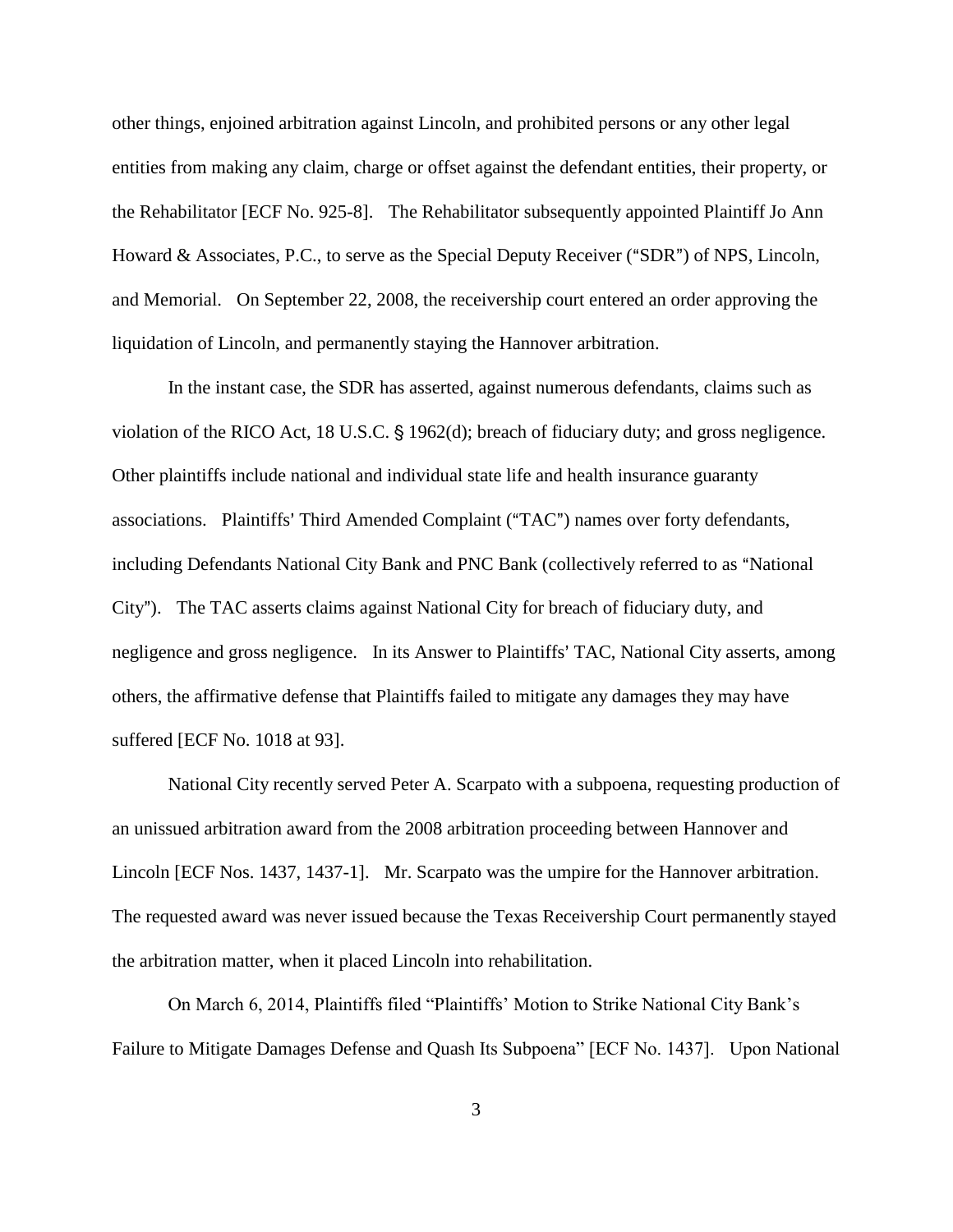City"s request, the Court granted National City two extensions of time to file a Response [ECF Nos. 1453, 1455, 1476, 1478]. National City filed its Memorandum in Opposition on April 7, 2014, and requested oral argument [ECF No. 1490]. The Court granted National City"s oral argument request and the matter was set for hearing on April 28, 2014 [ECF No. 1492]. The Court also granted Plaintiffs" request for a time extension to file their Reply, which Plaintiffs submitted on April 23, 2014 [ECF Nos. 1504, 1511]. The Court conducted the motion hearing as scheduled, at 10:00 a.m., on April 18, 2014 [ECF No. 1513]. Counsel for the parties appeared and presented argument [ECF No. 1513]. The proceedings concluded at 11:15 a.m., at which time the Court took the matter under submission. The Court issued its Memorandum and Order on May 9, 2014, and granted Plaintiffs' motion [ECF No. 1535].

Thereafter, National City filed its Motion for Reconsideration and Clarification on May 28, 2014 [ECF No.1569]. Plaintiffs filed a Response, and National City filed its Reply [ECF Nos. 1601, 1611].

### **II. THE MAY 9, 2014 ORDER**

On May 9, 2014, this Court issued its Memorandum and Order, granting "Plaintiffs" Motion to Strike National City Bank"s Failure to Mitigate Damages Defense and Quash Its Subpoena" [ECF No. 1437]. In that motion, Plaintiffs moved to strike National City"s failure-to-mitigate-damages as legally insufficient, and to quash a subpoena served on the Hannover arbitration umpire. Plaintiffs contended National City"s actions improperly challenged the Texas receivership court's orders that resulted in an automatic stay of the Hannover arbitration and a permanent injunction enjoining arbitration against Lincoln.

National City claimed Plaintiffs wrongly sought to cut off its inquiry into the SDR"s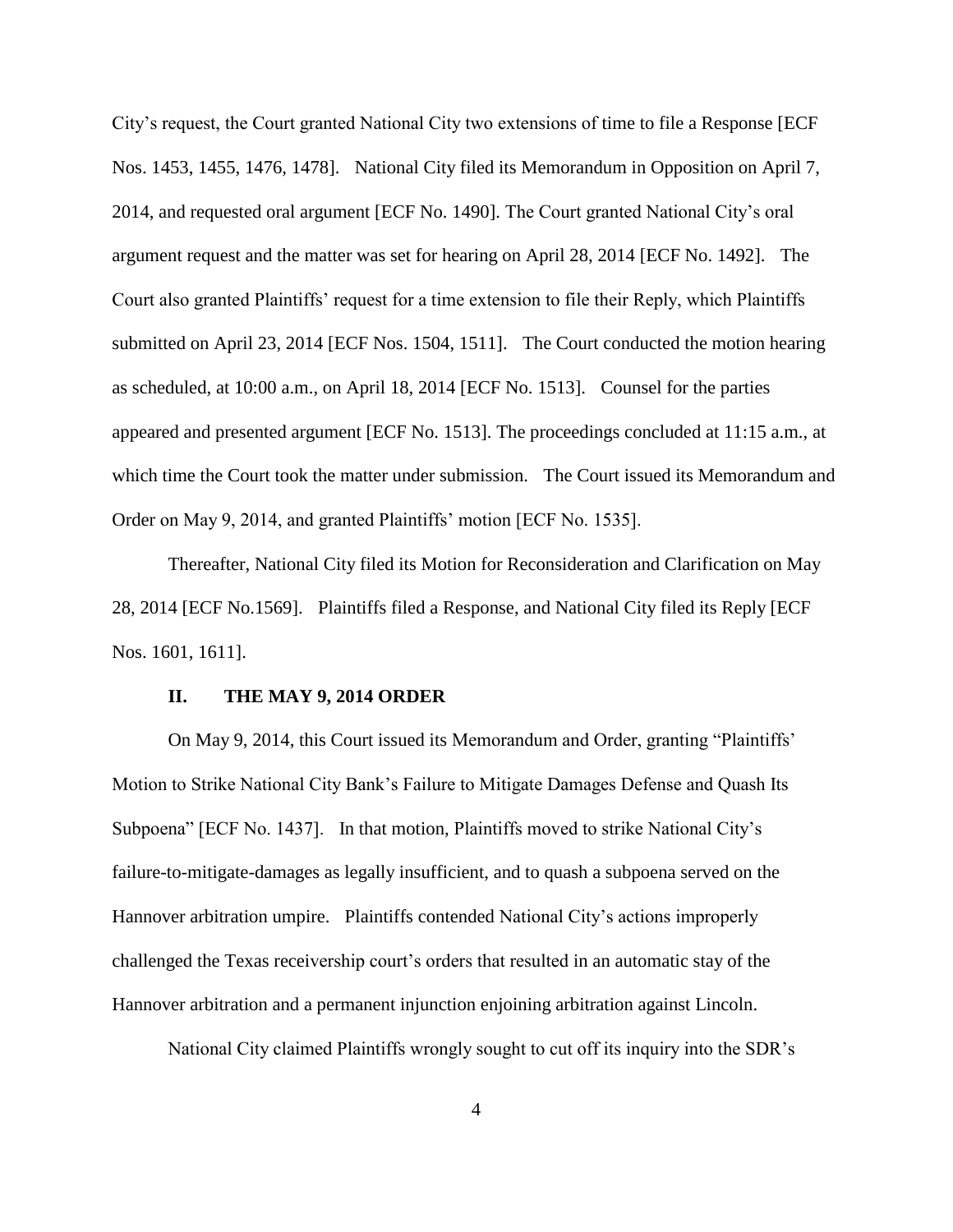decisions and actions during the course of the supervision, rehabilitation, and receivership proceedings, and argued the arbitration award was discoverable, because it relates to causation. National City contended Hannover"s conduct in pursuing claims against Lincoln in the arbitration proceeding, and the SDR"s decision to abandon Lincoln"s claims against Hannover, proximately caused the injuries Plaintiffs alleged. National City argued discovery suggested the SDR chose to block the issuance of the arbitration award because it would undermine Plaintiffs" claims for losses due to trustee mismanagement.

In the May 9, 2014 Order, the Court agreed National City"s asserted defense basically constituted a challenge to the receivership court's orders, and found National City was seeking to diminish the amount of any recovery from it, on the basis of actions taken by the receivership court and the Texas Department of Insurance. Among other things, the Court concluded Plaintiffs were entitled to relief under Federal Rule of Civil Procedure 12(f), as the best interests of the general public, policy holders, creditors, and the insolvent insurers would be served by granting the requested relief. Persuaded that public policy weighed in favor of the public not bearing the risk of any judgment errors by regulators or receivers, the Court concluded, finding a duty on behalf of a regulatory agency that would relieve National City of liability for misconduct would not comport with the agency"s duty to the general public and the insurance funds, or with the congressional scheme of the applicable insolvent insurer statutes. As well, Court found National City"s mitigation-of-damages defense was legally insufficient, because the defense was not causally related to the damages Plaintiffs claims National City caused. The Court stated: "National City"s attempt to pursue a collateral actions at this stage of the case, based on a mitigation-of-damages defense as a wrongdoer attempting to reduce the receiver's recovery, will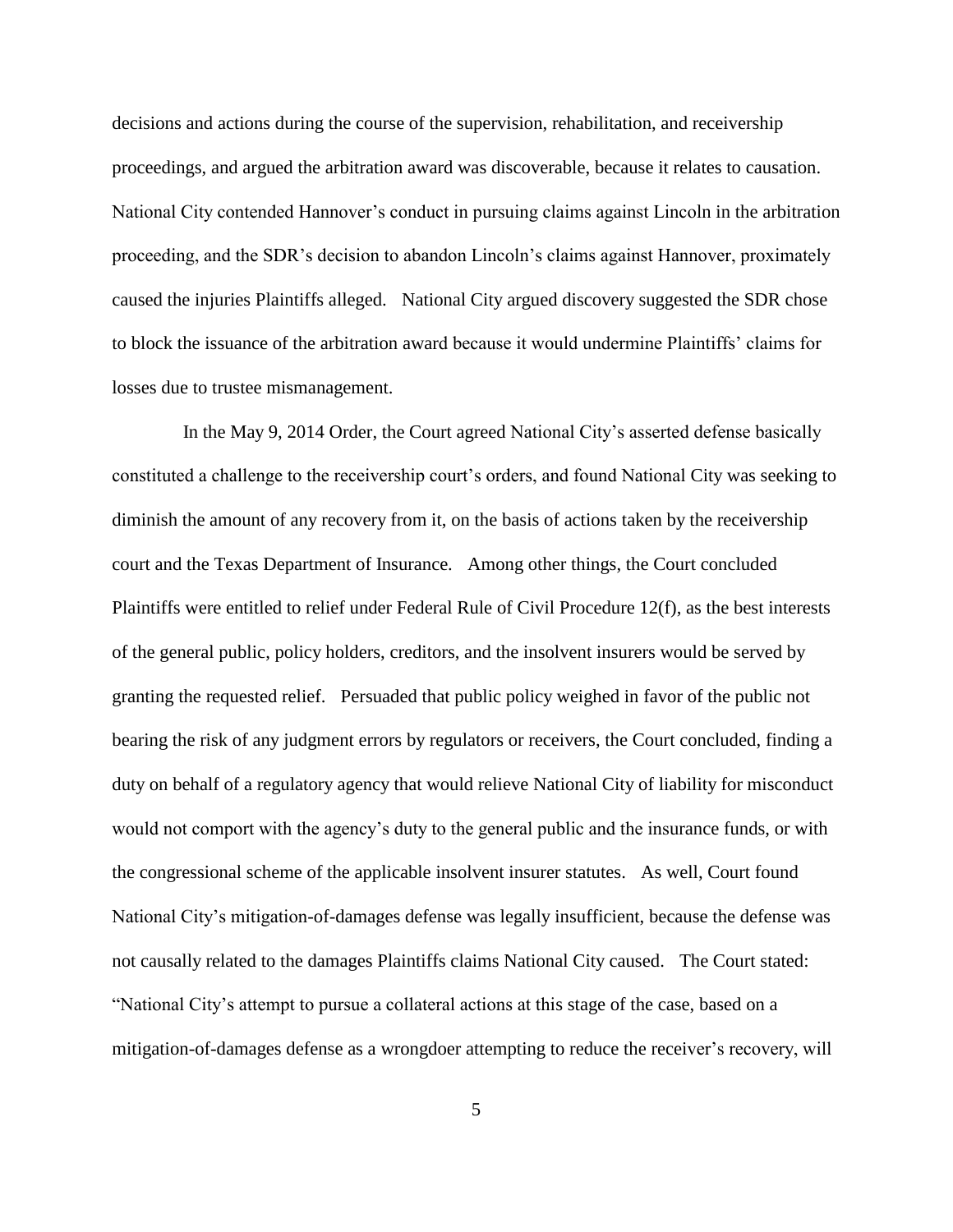not be permitted" [ECF NO 1535 at 16]. The Court also found the subpoena served on Mr. Scarpato should be quashed. Accordingly, the Court granted "Plaintiffs" Motion to Strike National City Bank"s Failure to Mitigate Damages Defense and Quash Its Subpoena."

# **III. LEGAL STANDARD**

A "motion to reconsider" is not explicitly contemplated by the Federal Rules of Civil

Procedure. Typically, courts construe a motion to reconsider as a motion to alter or amend

judgment under Federal Rule of Civil Procedure 59(e), or as a motion for relief from a final

judgment, order, or proceeding under Rule 60(b). This Court's May 9, 2014 Memorandum and

Order cannot be classified as a "judgment"; therefore, National City's motion to reconsider does

not fall within the parameters of Rule 59(e). However, National City"s Motion may be

considered pursuant to Rule 60(b), which allows relief from an order due to:

(1) mistake, inadvertence, surprise, or excusable neglect;

(2) newly discovered evidence that, with reasonable diligence, could not have been discovered in time to move for a new trial under Rule 59(b);

(3) fraud (whether previously called intrinsic or extrinsic), misrepresentation, or misconduct by an opposing party;

(4) the judgment is void;

(5) the judgment has been satisfied, released or discharged; it is based on an earlier judgment that has been reversed or vacated; or applying it prospectively is no longer equitable; or

(6) any other reason that justifies relief.

Fed. R. Civ. P. 60(b); *see also Elder-Keep v. Aksamit*, 460 F.3d 979, 984 (8th Cir. 2006) (A[W]e

have determined that motions for reconsideration are 'nothing more than Rule  $60(b)$  motions

when directed at non-final orders.".

Relief under "Rule  $60(b)$  is an "extraordinary remedy" that is "justified only under

'exceptional circumstances.'" Prudential Ins. Co. of Am. v. Nat<sup>*1*</sup> Park Med. Ctr., Inc., 413 F.3d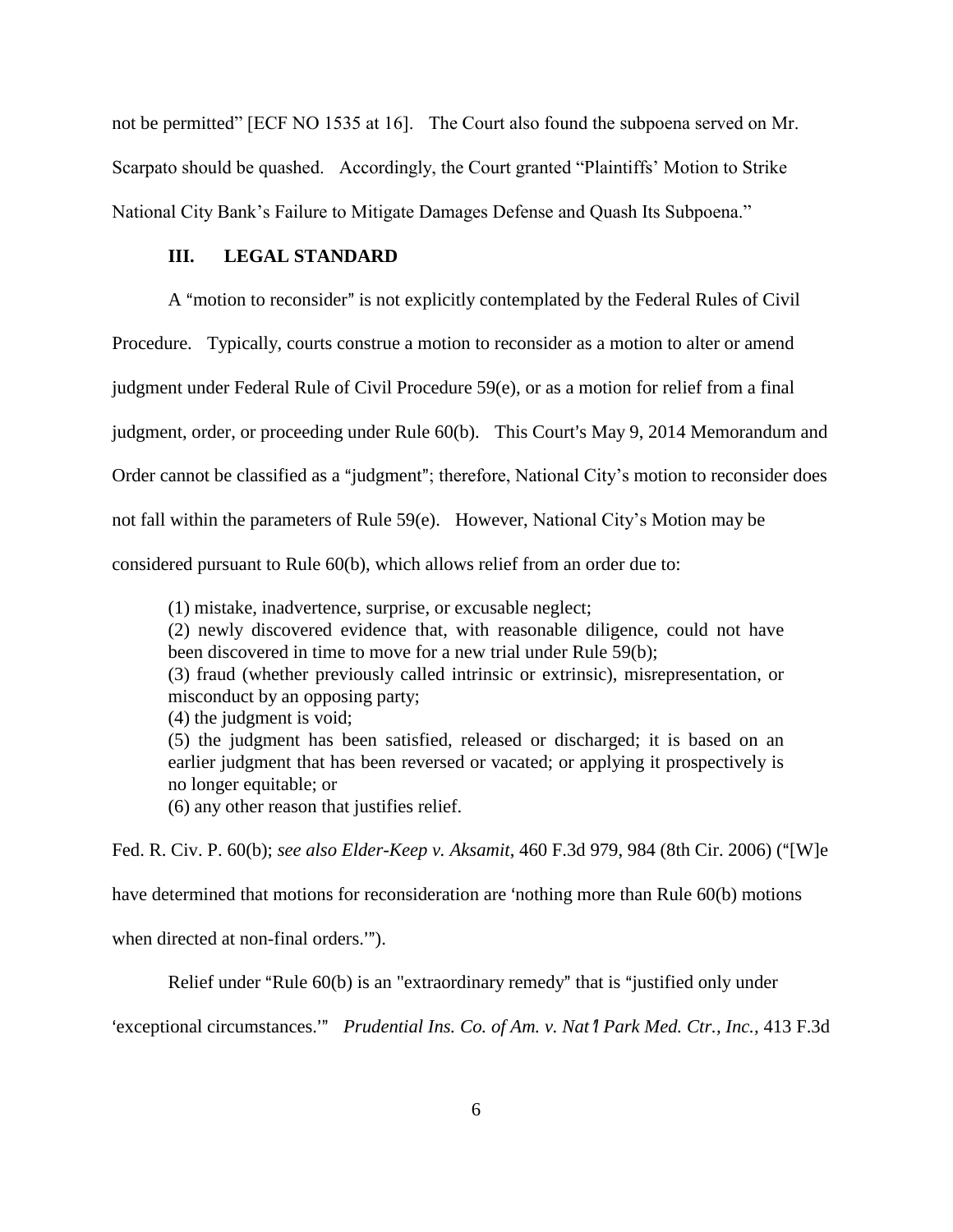897, 903 (8th Cir. 2005) (quoting *Watkins v. Lundell*, 169 F.3d 540, 544 (8th Cir. 1999)).

Further, "[r]elief is available under Rule  $60(b)(6)$  only where exceptional circumstances have denied the moving party a full and fair opportunity to litigate his claim and have prevented the moving party from receiving adequate redress." *Harley v. Zoesch*, 413 F.3d 866, 871 (8th Cir. 2005). The Rule 60(b)(6) catch-all provision is not a vehicle for setting forth arguments that were made or could have been made earlier in the proceedings. *See Broadway v. Norris*, 193 F.3d 987, 989-90 (8th Cir. 1999).

#### **IV. DISCUSSION**

In its Motion to Reconsider, National City claims the Court manifestly erred by: 1) misapprehending the nature of Plaintiffs" damages theory and wrongly assuming Plaintiffs do not claim National City caused damages to Lincoln; 2) failing to address substantial authority indicating an automatic stay did not bar the continuation of Lincoln"s counterclaims against Hannover; 3) concluding that, under Missouri law, the decisions of the SDR cannot be challenged via a failure-to-mitigate defense; and 4) misapplying Rule 12(f) by making premature factual findings regarding the reasonableness of the SDR"s decision to abandon the Hannover arbitration award [ECF Nos. 1569, 1570]. National City argues each of these four alleged errors "each either resulted from the type of inadvertent judicial mistake contemplated by Rule 60(b)(1) or otherwise "justif[y] relief" under Rule 60(b)(6)." [ECF No. 1570 at 2, n. 2]. National City requests the opportunity to present oral argument on its motion, claiming it will "not only facilitate the Court's consideration of this important issue but also will help to clarify the scope of Plaintiff"s claims" [ECF No. 1570 at 11]. In the event this Court does not reconsider the May 9, 2014 ruling, National City specifically asks the Court to clarify that Plaintiffs may not seek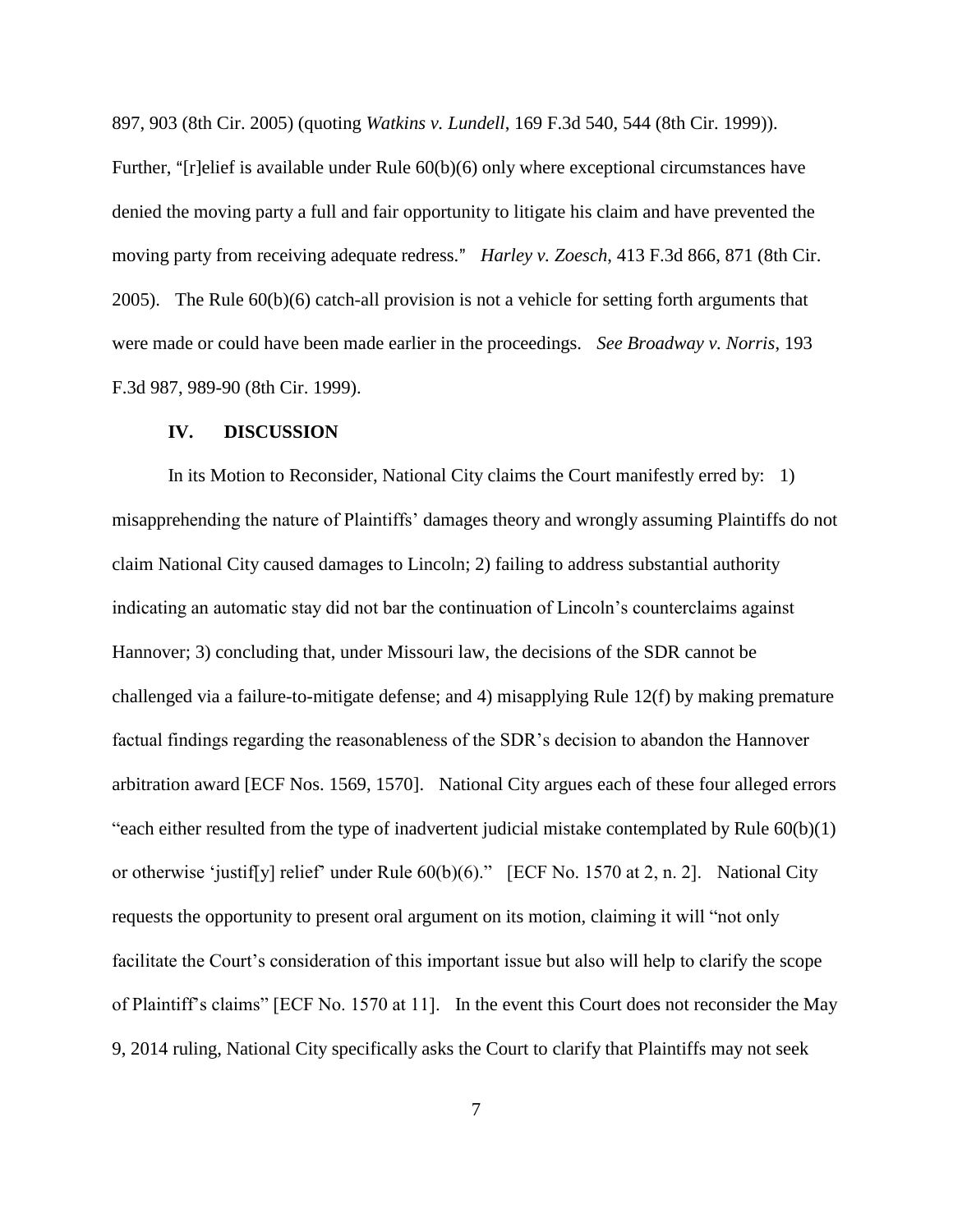damages resulting from Lincoln"s insolvency [ECF No. 1611 at 15].

In their Response to National City"s Motion for Reconsideration and Clarification, Plaintiffs assert National City"s request for reconsideration merely rehashes and reformulates arguments previously considered and rejected by this Court, and fails to satisfy the "exceptional circumstances" necessary to justify its requested relief. Plaintiffs further contend National City"s assertion of "judicial mistake" fails as a matter of law under Federal Rule of Civil Procedure  $60(b)(1)$ .

Rule 60(b)(1) authorizes district courts to grant relief from an order when a party makes a showing of "mistake, inadvertence, surprise, or excusable neglect[.]" Fed. R. Civ. P. 60(b)(1). ""[R]elief under Rule  $60(b)(1)$  for judicial error other than for judicial inadvertence' is not available." *Lowry v. McDonnell Douglas Corp.*, 211 F.3d 457, 460-61 (8<sup>th</sup> Cir. 2000). Here, National City"s motion raises only issues of law that previously were considered, ruled upon, and rejected by this Court. Because National City's motion is not based on "judicial inadvertence," it cannot be characterized as a Rule 60(b)(1) motion. *See id.*; *Nichols v. U..S.*, Nos. 00-22-03, 05-626, 2006 WL 3420303 at \*3 (E.D. Ark. Nov. 28, 2006)("Relief for judicial inadvertence is granted for obvious errors of law that are apparent on the record."). This finding leaves only the grounds set forth in subpart (b)(6) of the rule as a basis for Plaintiff"s requested relief.

The purpose of Rule 60(b) is not to allow parties an opportunity to reargue their case, or to raise arguments they could have made previously; the rule provides "extraordinary relief which may be granted only upon an adequate showing of exceptional circumstances." *See Harley*, 413 F.3d at 871; *Broadway*, 193 F.3d at 989-90. Relief is available under Rule 60(b)(6) only where exceptional circumstances have deprived a party of a full and fair opportunity to